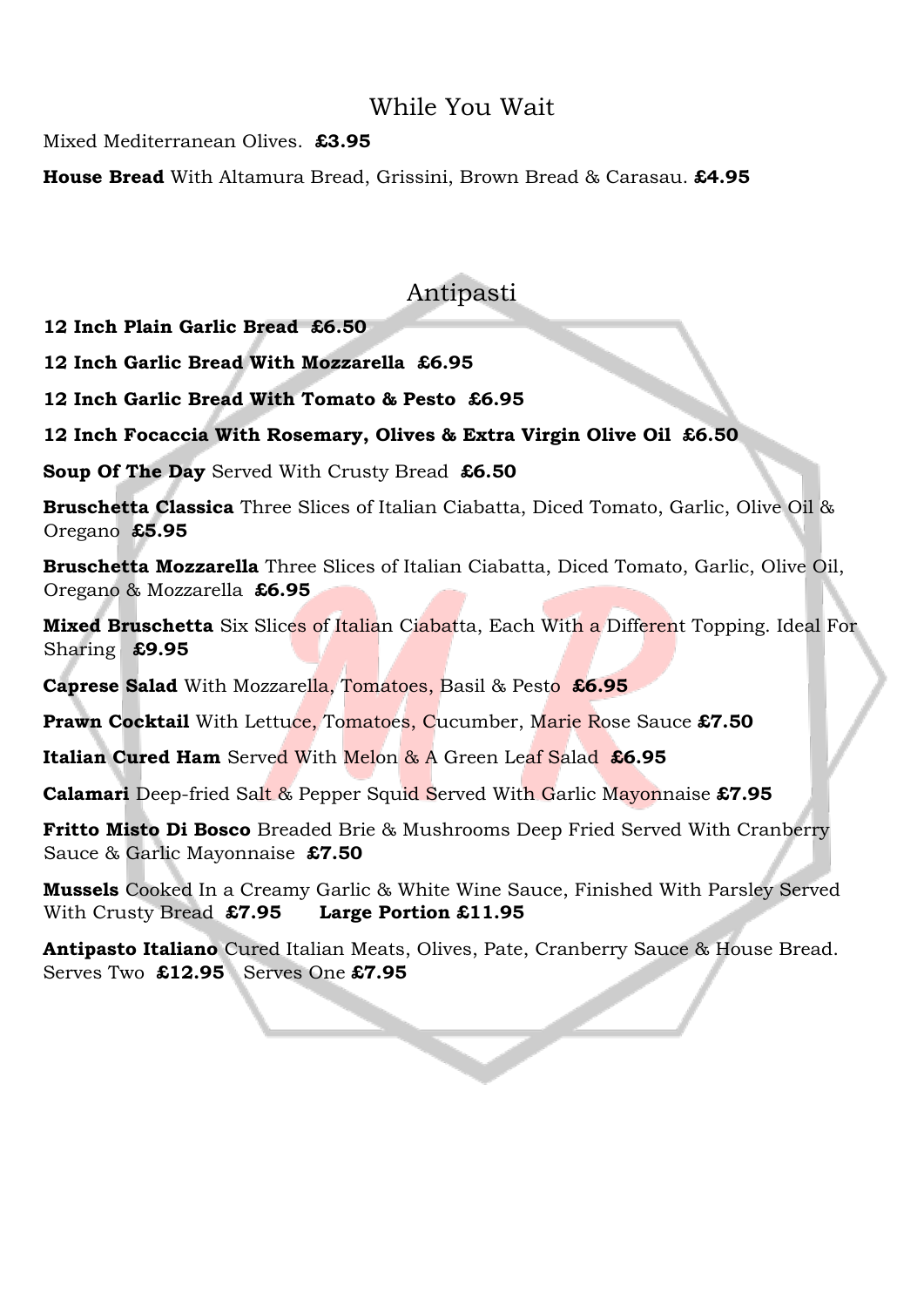## Piatti Di Pasta

**Penne Arrabbiata** - Spicy Salami, Nduja Paste, Chilli, Peppers & Spicy Tomato Sauce **£12.95** 

**Vegetarian Penne Arrabbiata –** Chilli, Peppers & Spring Onion In a Spicy Tomato Sauce **£10.95** 

**Spaghetti & Meatballs,** Beef, Pork & Grana Padano Meatballs In a Rich Tomato Sauce **£13.95**

**Spaghetti Alla Carbonara** Authentic Italian Style **£12.95**

**Spaghetti Alla Carbonara** With Cream **£11.50**

**Tagliatelle Alla Bolognese Della Casa** Classic Bolognese With Bacon Lardons **£11.50**

**Mamma Rosa's Classic Lasagne Alla Bolognese £12.95** 

**Mamma Rosa's Classic Vegetarian Lasagne £11.95** 

**Cannelloni Mamma Rosa** Filled With Pork & Beef Meat With Spinach. Served With Creamy Bechamel And Tomato Sauce **£11.95** 

**Butternut Squash Linguine** With Diced & Sauteed Squash Tossed in Linguine & Finished With Fresh Chives **£11.95**

**Linguine Allo Scoglio** With Mixed Seafood In a Garlic & Parsley Tomato Sauce **£14.95** 

**Linguine Salmon** With Salmon In a Creamy Tomato & Basil Sauce **£13.95** 

**Penne Pomodoro** In a Tomato & Basil Sauce **£11.95** 

**Linguine Al Pesto £10.95** 

**Linguine Aglio E Olio** With Garlic, Oil, Parsley & Chilly **£10.95**

**King Prawn Tagliatelle** With Smoked Bacon, Peas, Spring Onion In a Tomato Sauce **£14.95** 

# Risotti

**Risotto Pollo E Funghi** With Chicken & Mushroom **£14.95 Risotto Ai Pomodorini** With Mixed Cherry tomatoes, Basil & Mozzarella **£12.95 Risotto Al Branzino** Cooked With Beetroot Cream & Pan Seared Seabass **£16.95 Risotto Al Smoked Haddock & Chorizo £14.95**

**ALL RISOTTO DISHES ARE MADE FRESH TO ORDER SO WILL TAKE A MINIMUM OF 25 MINUTES**

**GLUTEN FREE or WHOLEMEAL PASTA AVAILABLE ON REQUEST**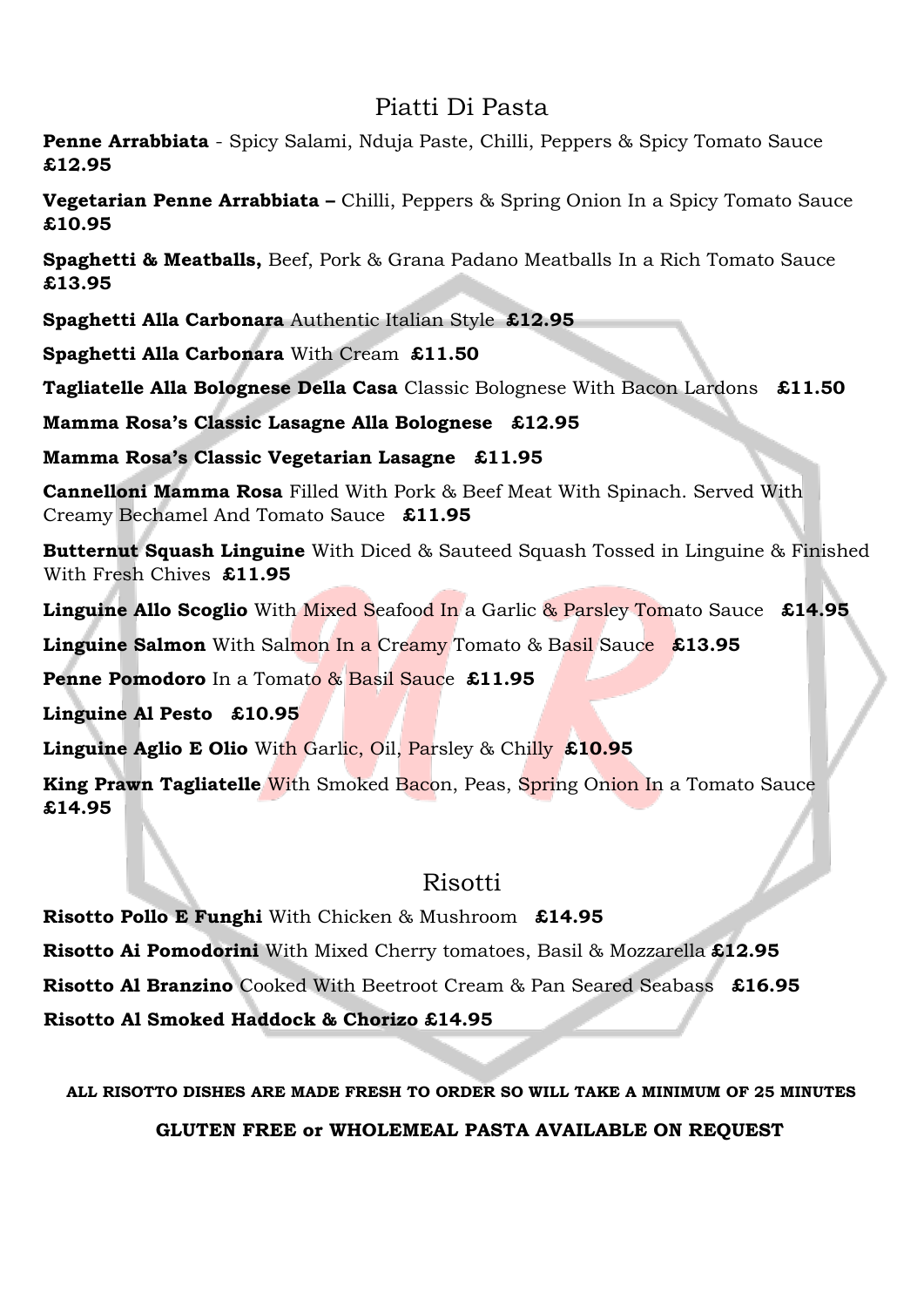## **Mamma Rosa Pizza**

All our Pizzas are homemade and are hand stretched to 12 inches.

We serve them with a homemade tomato sauce and fresh grated mozzarella.

#### **Margherita £7.95**

With Tomato Sauce & Mozzarella

#### **Prosciutto Funghi E Panna £10.45**

With Tomato Sauce, Mozzarella, Cooked Ham, Mushroom & Cream

## **Quatro Stagioni £10.50**

With Tomato Sauce, Mozzarella, Spicy Salami, Ham, Mushroom & Peppers

#### **Contadina £9.95**

With Tomato Sauce, Mozzarella, Grilled Vegetables, Cherry Tomatoes & Pesto

#### **Diavola £11.50**

With Tomato Sauce, Mozzarella, Spicy Salami, Onions, Peppers & Chilli

## **Hawaiian £10.45**

With Tomato Sauce, Mozzarella, Cooked Ham & Pineapple

## **Mamma Rosa £11.95**

With Tomato Sauce, Mozzarella, Parma Ham & Parmesan Shavings

## **Pollo E Mais £10.95**

With Tomato Sauce, Mozzarella, Chicken & Sweetcorn

## **Terra E Mare £12.50**

Half Calzone Style With Tomato Sauce, Mozzarella, mix of Vegetables & The Open Side With Mixed Seafood, Pesto & Cherry Tomatoes **Festa di carne £10.95**

With Tomato Sauce, Mozzarella, Spicy Salami, Chicken, Ham & Pepperoni

## **Calzone Vesuvio £11.95**

With Tomato Sauce, Mozzarella, Chicken, Peppers, Red Onion & Chilli

## **EXTRA MEAT TOPPING £2.00**

l

**EXTRA VEG TOPPING £1.50**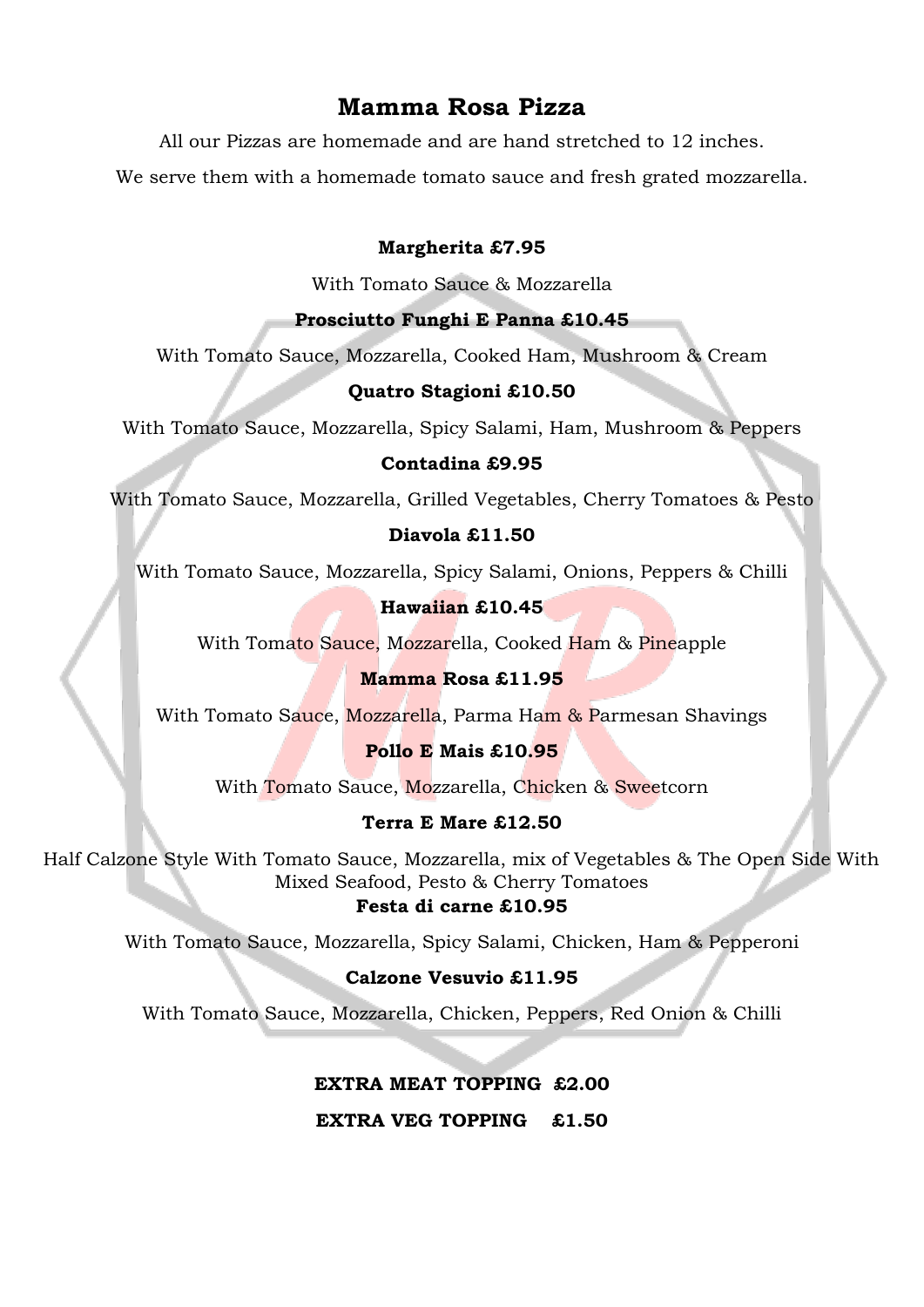# **Piatti Di Carne**

# **ALL BELOW DISHES WILL BE SERVED WITH ONE OF THE FOLLOWING SIDE DISHES, CHIPS OR BUTTERED VEG OR MIXED SALAD OR ROSEMARY ROASTED POATOES.**

**Pollo Parmigiana** Pan-Fried Chicken Coated in Parmesan Breadcrumbs, Served With a Tomato & Mozzarella Sauce **£16.95**

**Pollo Nonno** Chicken In a Creamy Leeks & Pancetta Sauce **£16.95** 

**Pollo Crema** Chicken In a Creamy Mushroom Sauce **£16.95** 

**Pollo Calabrese** Chicken With Mixed Vegetables, Chilli, Oregano & Tomato Sauce **£16.95** 

**Branzino** Fillet Of Seabass Mediterranean Style With Pan Fried Cherry Tomatoes, Capers & Olives **£20.95** 

**Caciucco** Mixture of Seafood Cooked In a Tomato Sauce Served With Crispy Altamura Bread **£22.95** 

# **\*\*STEAKS WILL NOW ONLY BE AVAILABLE BY PRE-ORDER ONLY\*\* \*24 HOURS NOTICE WILL BE NEEDED\***

**Grilled Welsh Sirloin Steak** Served With Greenleaf Salad & Rosemary Oil **£23.95 Grilled Welsh Fillet Steak** Served With Red Wine Sauce or Peppercorn Sauce **£25.95** 

#### **Extras £3.95**

Tomato & Red Onion Salad

Buttered Vegetables

Rosemary Roasted Potatoes

Crusty Garlic Bread

Chips

Mixed Salad